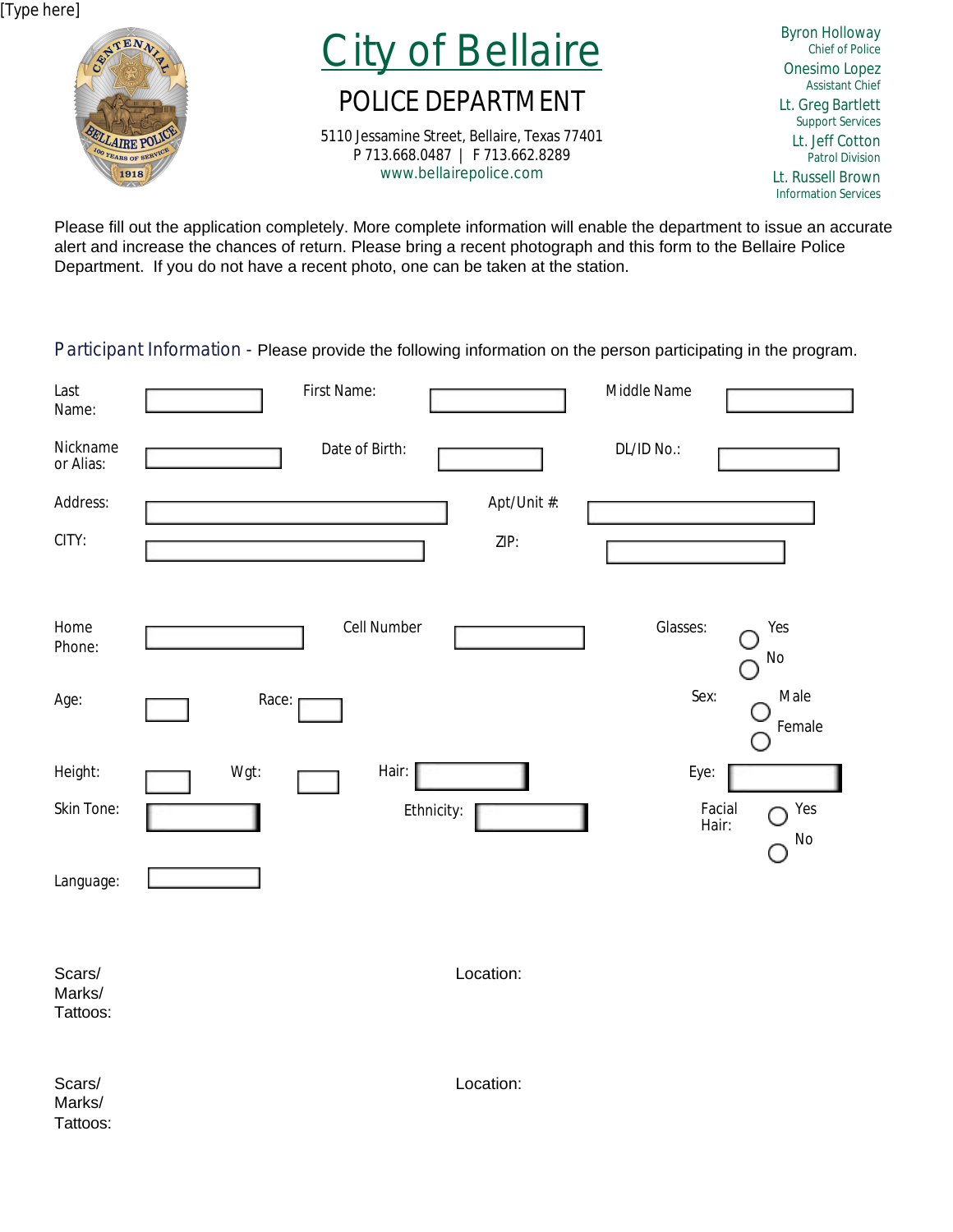| Scars/   |
|----------|
| Marks/   |
| Tattoos: |

Location:

List favorite attractions or locations where the individual may be found in the space provided:

List favorite toys, idols, topics of discussion, likes/dislikes in the space provided:

| Medical Information                                                        |                                                                                   |
|----------------------------------------------------------------------------|-----------------------------------------------------------------------------------|
| Does the individual have a diagnosis of mental<br>impairment?              | Is the caregiver able to provide physician<br>documentation of mental impairment? |
| Yes<br>O<br>$\bigcirc$ No                                                  | Yes<br>$\cap$ No                                                                  |
| List all medical conditions as well as any diagnosis of mental impairment: |                                                                                   |

List prescribed medications:

List drug or other known allergies:

| Education                     |      |                           |
|-------------------------------|------|---------------------------|
| School<br>Attending/Attended: |      | $N/A$ :<br><b>Talling</b> |
| Address:                      |      |                           |
| City:                         | ZIP: |                           |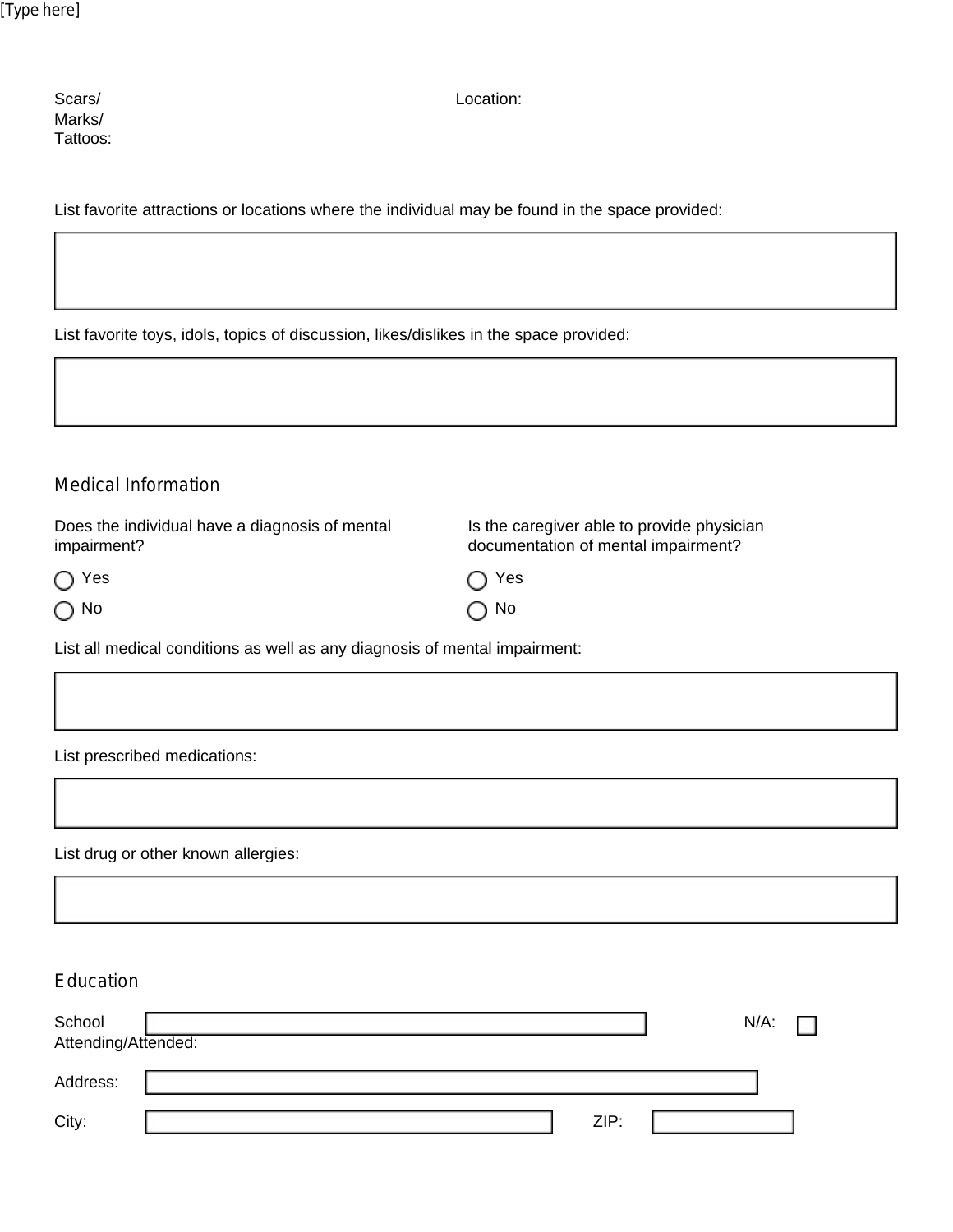[Type here]

| Phone: | Grade:    |  |
|--------|-----------|--|
| CITY:  |           |  |
| STATE: | ZIP CODE: |  |

Emergency Contact Information - Please provide the following for parent/guardian/caregiver. Include at least one alternate contact.

| Last<br>Name:              | First<br>Name:                                          | Cell<br>Number      |
|----------------------------|---------------------------------------------------------|---------------------|
| Address:                   |                                                         | Apt/Unit #:         |
| City:                      |                                                         | ZIP:                |
| Relation:                  |                                                         | Driver's License #: |
| Alternate Contact 1        | Check here if you are the person filling out this form: |                     |
| Last<br>Name:              | First<br>Name:                                          | Cell<br>Number      |
| Address:                   |                                                         | Apt/Unit #:         |
| City:                      |                                                         | <b>ZIP</b>          |
| Relation:                  |                                                         | Driver's License #: |
|                            |                                                         |                     |
| <b>Alternate Contact 2</b> |                                                         |                     |
| Last<br>Name:              | First<br>Name:                                          | Cell<br>Number      |
| Address:                   |                                                         | Apt/Unit #:         |
| City:                      |                                                         | ZIP:                |
| Relation:                  |                                                         | Driver's License #: |

Acknowledgement and Hold-Harmless

I, the undersigned, for and in consideration of being extended the opportunity to participate as an Applicant/Caregiver in the "Home Safe Bellaire" Program (hereinafter, "Program") facilitated by the Bellaire Police Department (hereinafter, "Department"), give the City of Bellaire (hereinafter, "City"), the Department, and its representatives permission to disseminate information included in this application, and/or acquired through the investigation of a missing person, as deemed necessary to locate the Applicant in the event he/she is reported missing or endangered in any way that requires law enforcement assistance.